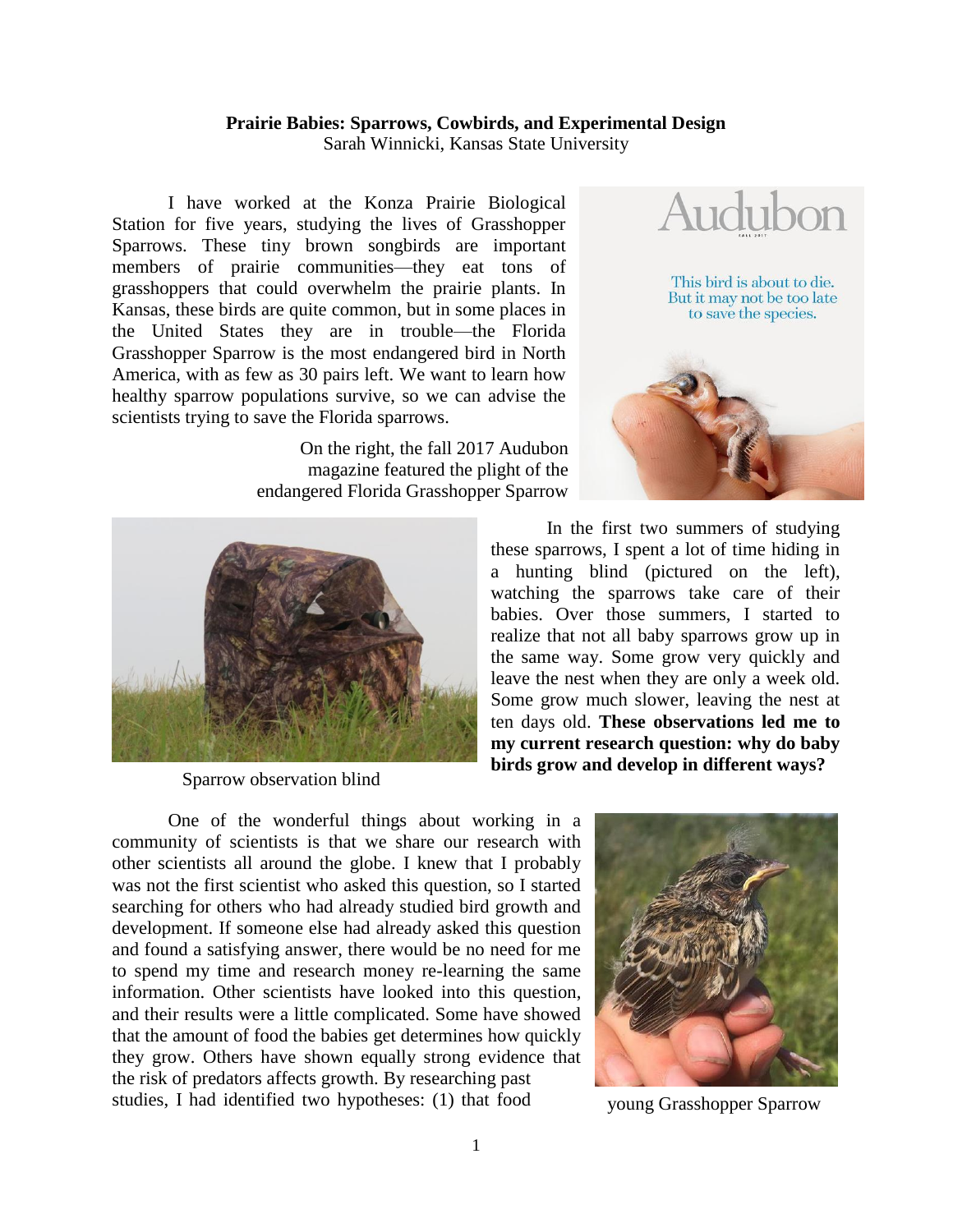affects growth and development, and (2) that predation affects growth and development. I also learned, though, that there was a hole in our understanding: none of the previous researchers had thought to study whether the presence of parasitic Brown-headed Cowbirds affected growth and development. Because these birds are present in Kansas and lay their eggs in sparrow nests, it is reasonable to also hypothesize that (3) parasitism affects growth and development. **Our simple question had led to three different hypotheses!**



adult sparrow with food

We developed a series of predictions based on our hypotheses. For example, for our first hypothesis about food, we predicted that baby birds that received more food would grow faster than birds with less food, that more food would allow baby birds to gain fat more easily, and that sparrows in habitats with more food available would grow more quickly. Each of these predictions is related to our food hypothesis, and each can be answered by a simple yes or no. All of the predictions could be right, or maybe only a couple of them are (or even none of them!). **When all of our predictions were created for each hypothesis, we needed to design a series of experiments to test them all.**

How do you measure the amount of food a baby bird is receiving without spending too much time at the nest and bothering the birds? How do you determine whether or not a nest is more likely to be found by predators? How do we know if cowbirds are changing normal growth and development? Perhaps most simply, how do we even measure growth and development? We spent almost a full year just figuring out how we could measure the right things to collect data that would accurately assess our predictions and help us answer our big question.

The most important part of our experiment is finding bird nests. Until we find the nests, we cannot measure nestling growth or any of the factors we hypothesized are affecting growth. Every year I hire a team of college students that help me find nests we work from 5 AM to 3 PM six days a week, finding nests and collecting data! The birds we study hide their nests in the prairie, so in order to find the nests we have to get creative. We walk around the prairie and watch for birds flying off the ground—often these birds are females who were sitting on their eggs, so we can look for a nest from the place she left. The prairie is gigantic, so each of us walking is unlikely to find all the



Our amazing 2017 data-collection crew

nests, so we came up with a system called rope-dragging. We drag a giant rope across the prairie, allowing us to cover half the length of a football field at a time!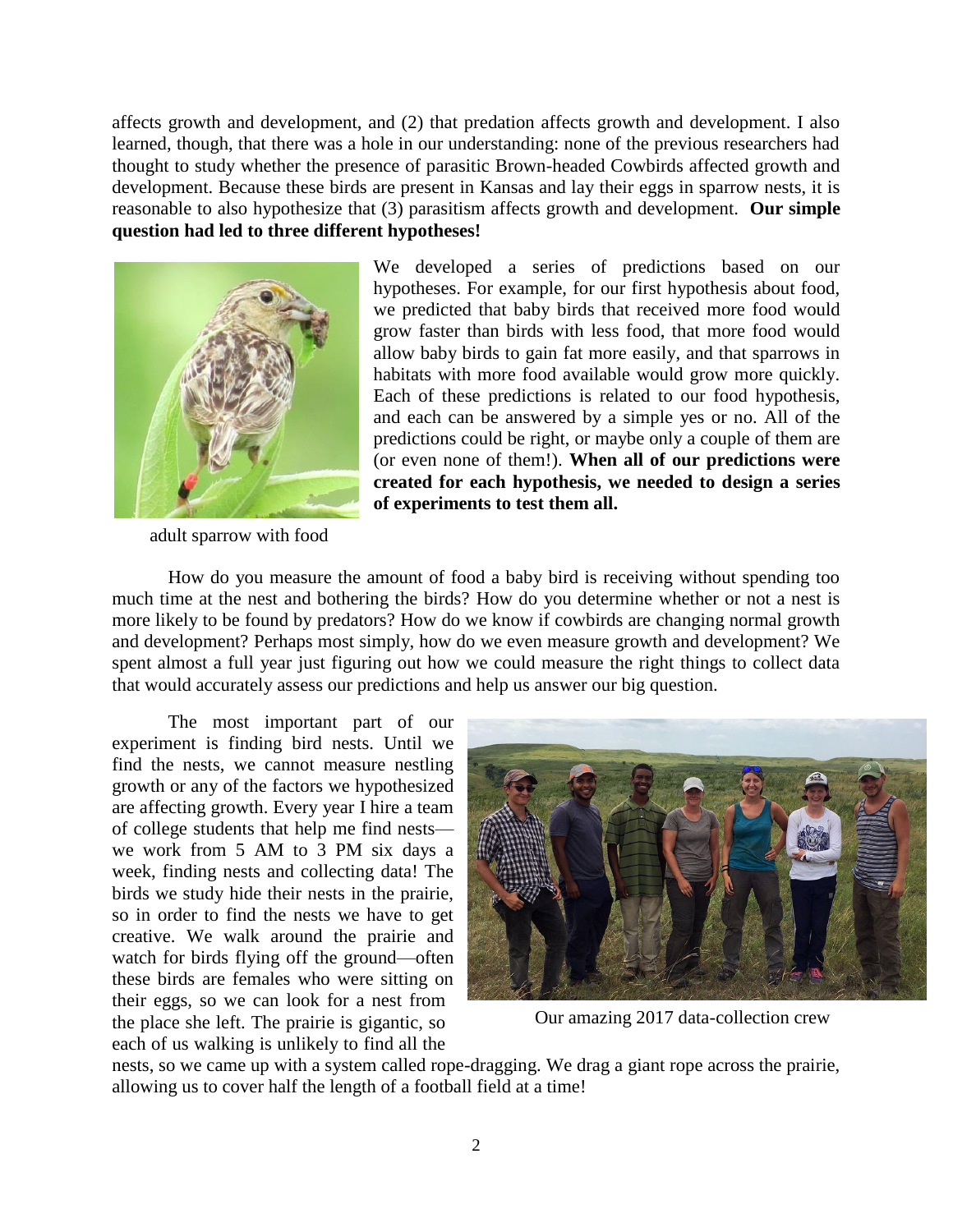Once we find the nests, we take some simple data. How many eggs are in the nest? Are they sparrow eggs or cowbird eggs? We go back to the nest every other day so that we know when the eggs hatch. Once they have hatched, we measure many different aspects of growth and development. We measure the length of the babies' legs, the length of their wings, the length of their feathers, the size of their beak, and how much they weigh. Because we come back every other day, we can then calculate how fast their legs, wings, feathers, and beaks are growing, and how much weight they are putting on.

On the right, we measure a nestling wing



The trailer with our QMR scanning machine



For some of the nests we also used a fancy machine called a Quantitative Magnetic Resonance (or QMR) machine. This piece of equipment is basically a special type of MRI machine, which a doctor would use to scan the inside of a human body and look for hurt muscles or hard-to-see damage to bones. We use our QMR to "look inside" the birds and measure how much fat and muscle they have, so we can calculate how quickly their muscles are developing and how quickly they are putting on fat. Unfortunately the QMR machine is giant and hard to move around (we have to keep it in a camping trailer) so we cannot bring it to every nest.

So, once we have the data to look at growth and development, how do we collect the data about the factors we hypothesize are affecting the growth and development? We cannot sit at each nest all day to see how much food the babies are getting (because that would make the parents mad), so we turned to technology. We created cameras that record 24 hours a day by piecing together parts of security cameras, tv DVRs, and motorcycle batteries. The cameras themselves are really small, so we can camouflage them and hide them right next to the nest, so they record the parents coming back with food. We run a long cord underground from the camera to a box that contains the batteries and DVR. The hardest part about setting all of this up is that we need to make sure the cows and the bison in our pastures don't find the cameras and destroy them! By the end of this summer, we had recorded 2,600 hours of footage (that is 111 days!) that we



A still image from a nest video showing an adult feeding babies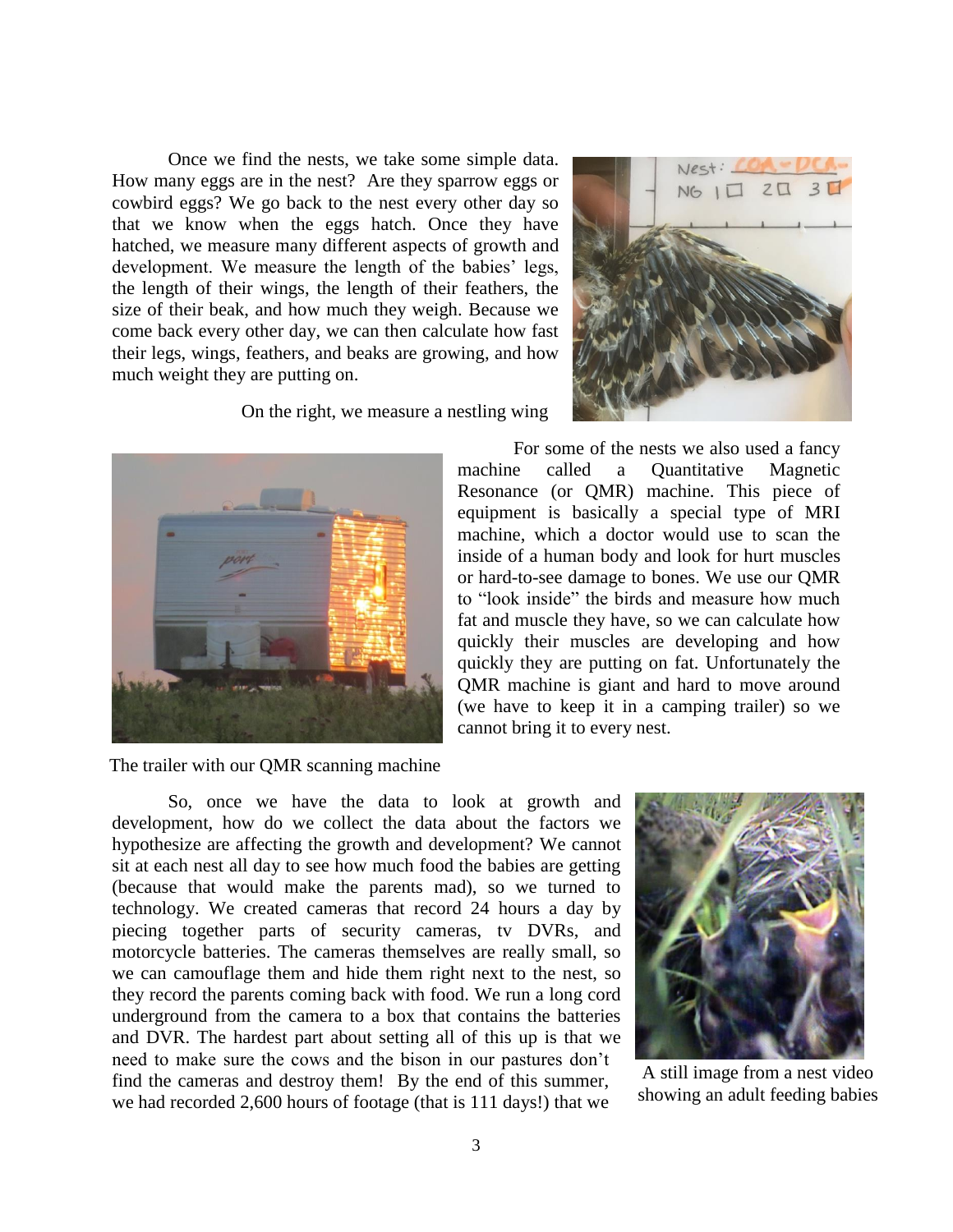are now watching in the lab to determine how often the parents bring to food to each nest. For each nest, we will be able to determine how much food the babies are getting, and since we already know how fast they are growing, we will be able to see if birds that receive more food are growing faster than birds receiving less food, addressing the predictions for the first hypothesis.

What about predators? We predict that birds in areas with lots of nest predators will develop faster so they can leave the nest more quickly, but how do we know which areas have more predators? For this part of our experiment we turn to the Konza Prairie site itself. Konza is a National Science Foundation research site over 200 researchers are working at Konza this year to gather data about everything from water quality to nutrient cycling to cattle grazing. In order to facilitate all of this research, Konza has a unique experimental design—the prairie is split up into "watersheds," and each watershed has by a particular grazer (bison, cows, or deer) and burned at different intervals (every year, 2 years, 3 years, 4 years, or 20 years). Grazing and fire are both important factors that affect the types of plants that grow and the amount of nutrients available to those plants—so every watershed has different plants, and has been that way for over 30 years. Researchers studying snakes and other predators have shown that there are more predators in some watersheds than others, so we can look at the growth and development of birds in highpredator watersheds and compare them to birds in low-



The Konza Prairie experimental design map. We work on all of the colored units. Purple are grazed by bison, green by deer, and orange/blue by cattle.

predator watersheds. Of course, predators can move, so perhaps the differences in watersheds do not really matter—because this is a possibility, we have decided to collaborate with other scientists studying sparrows in different parts of the United States. We know that the predators are different between Kansas, Maryland, Florida, and Arizona, so the researchers working in those other states are recording the growth and development of their sparrow babies and sharing the data with us. We will be able to compare the growth and development of nestlings at highrisk and low-risk nests at Konza and across the country!



Grazing and intentional fires create watersheds of different plants that house different nest predators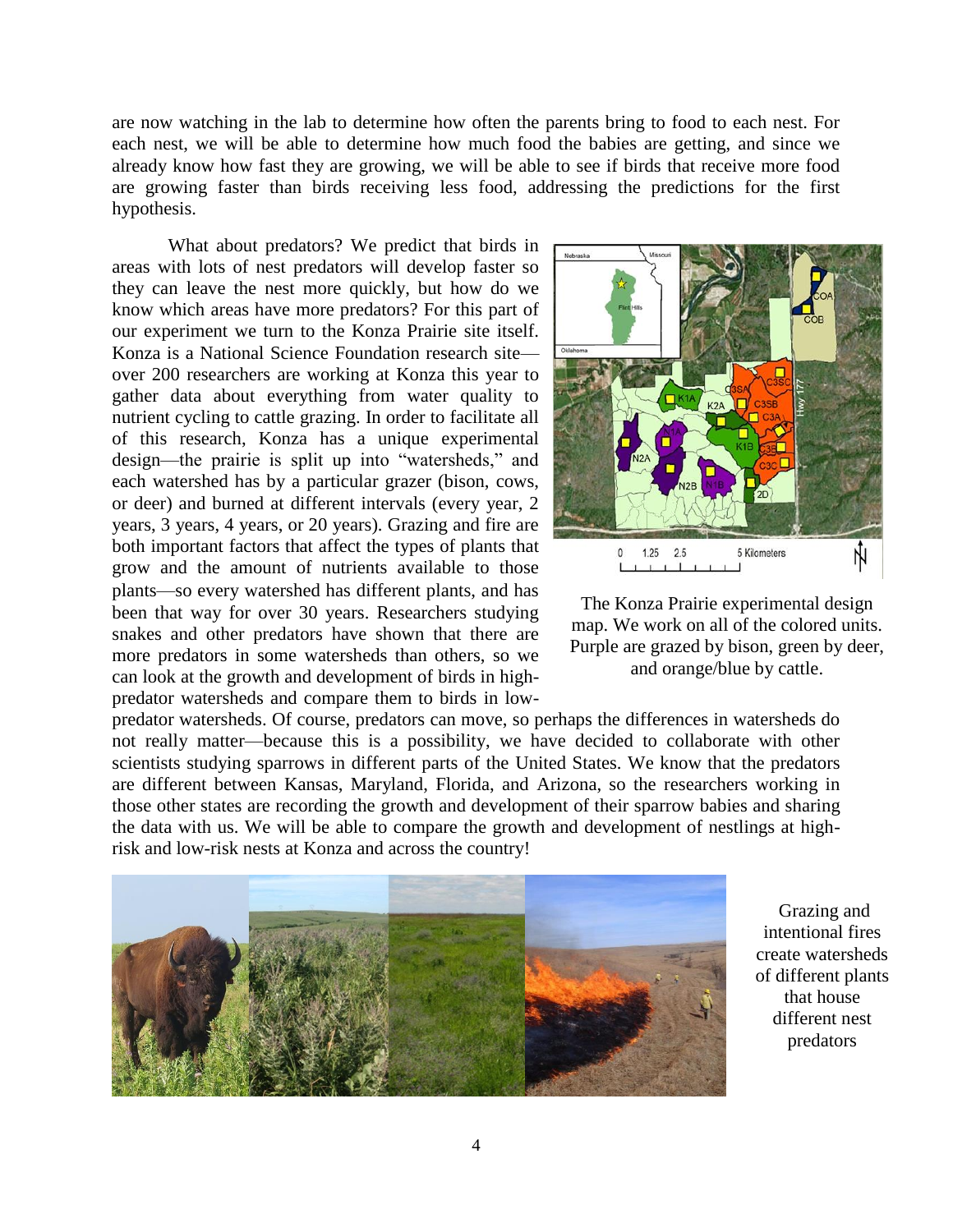Finally, cowbirds! How do we study the effect of cowbirds on growth and development? We can compare the growth and development of baby sparrows in nests with cowbirds and in nests without cowbirds, but we can also take it a few steps further. Using the cameras we can see if the cowbirds are keeping the baby sparrows from getting enough food, and we can look at growth and development in those nests. We can see if the effects on growth and development are different in nests with different numbers of cowbirds, since we see nests with up to six cowbirds! We can compare the growth and development in the different populations that other researchers are studying—in Arizona there are fewer cowbirds, and in Maryland and Florida there are no cowbirds at all. We plan to explore all of these options to better understand the effect of cowbirds on growth and development.



A hungry young cowbird

Finally, we want to learn a little bit about nestling survival. We think that the differences in growth and development may make some nestlings more likely to survive than others, which could mean that natural selection will ultimately favor one growth and develop strategy over another. In order to determine the survival of nestlings from different nests we will put radio trackers on some of the babies. These trackers are basically small backpacks that we put on the birds. After the bird is released, we can find them again by using an antennae and tracking the signal that the little backpack makes. We will be able to relocate the birds for a month or so after they leave the nest, so we will be able to see if birds with different growth strategies survive longer than others.



A young bird with a transmitter "backpack" that will help us learn about survival

By the end of the two summers of data collection we will have a treasure trove of data that we can analyze to address our hypotheses and, ultimately, find a solution to our larger question about why bird development strategies differ. When I finish the analyses I will present the results to other scientists by writing papers to share and by going to meetings around the world. Our data will hopefully allow us to make recommendations to non-scientists, like ranchers managing their prairies and others who may be interested in our results. Ultimately, my data and this project will be useful for others who are interested in testing their own hypotheses about their own study system for years to come.